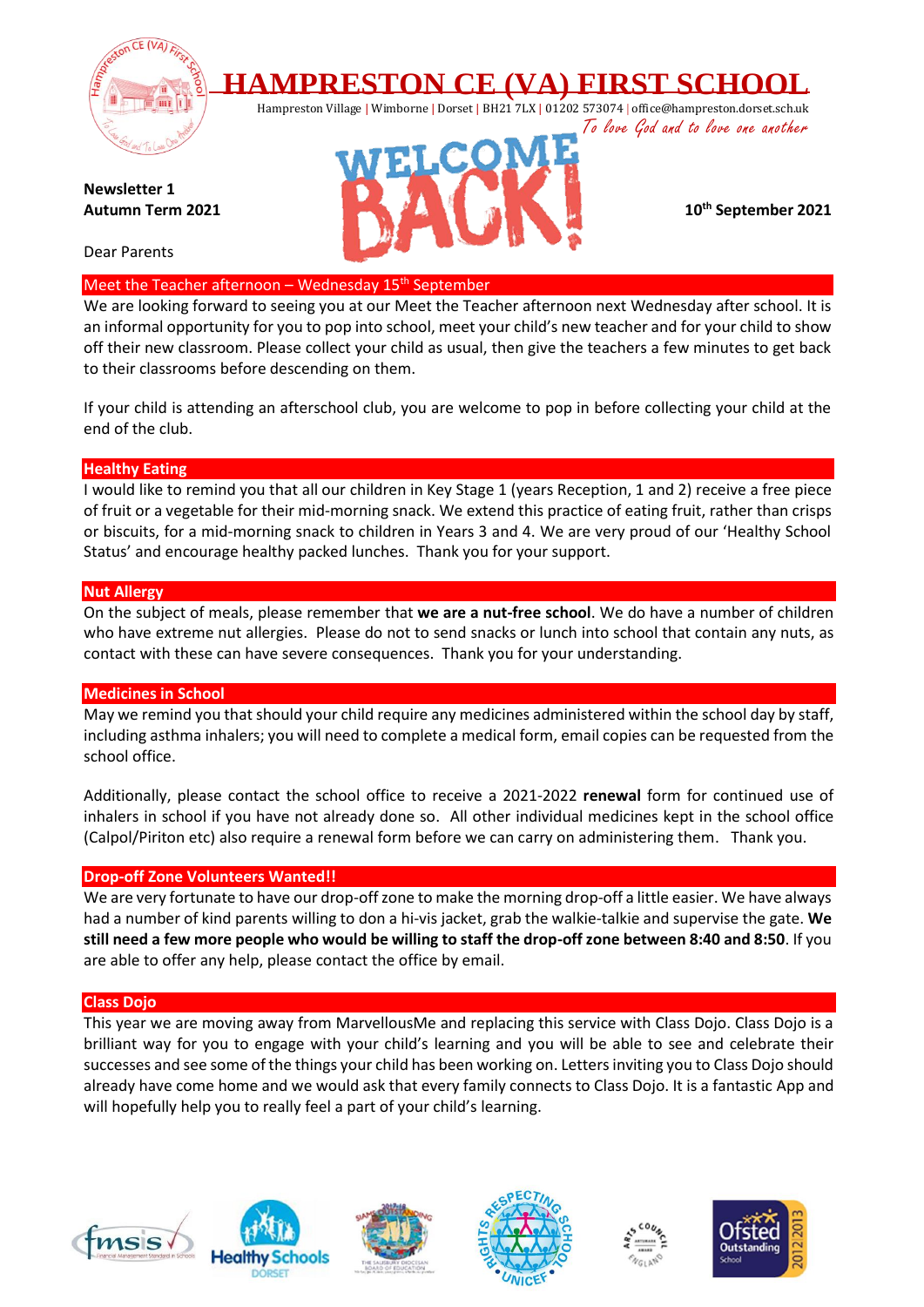#### **Staff News**

This week, the children have been able to meet their new teachers and teaching assistants. It has been great to welcome some new faces; Miss Snewin has got right into the swing of Hampreston life after being a student teacher here and Mrs Bebbington has been thoroughly welcomed by staff and children alike. I would like to add my thanks and appreciation to all of the staff, new and familiar, for the huge effort they have put into making the start of the year so successful!

We are also thrilled to once again be doing our part to grow this wonderful profession in partnership with the Castleman Learning Network and welcome Miss Hepburn:

I am Miss Hepburn and I will be working in year four as a trainee teacher. I will be at Hampreston until Christmas and will return for the summer term. I have been a teaching assistant for four and a half years while I was completing my degree. I am looking forward to my next adventure training as a teacher and working at Hampreston.



#### **Contacting Staff**

You should soon receive a welcome letter from your child's class teacher with details about reading books and PE days etc. As we return to some of our old routines, we want to ensure that you have every opportunity to communicate with your child's teacher. If you wish to contact them, the addresses are:

[n.humphrys@hampreston.dorset.sch.uk](mailto:n.humphrys@hampreston.dorset.sch.uk) (Reception) [year1@hamprestonfirstschool.com](mailto:year1@hamprestonfirstschool.com) [year2@hamprestonfirstschool.com](mailto:year2@hamprestonfirstschool.com) [year3@hamprestonfirstschool.com](mailto:year3@hamprestonfirstschool.com) [year4@hamprestonfirstschool.com](mailto:year4@hamprestonfirstschool.com)

These emails can be used for day-to-day communication with class teachers and we hope you will find them useful. However, please be aware that staff will be unable to respond promptly during the course of the school day and will not monitor emails during lessons. Furthermore, staff deserve to be able to switch off from school in the evenings and I would ask you to be considerate when emailing – emails late in the evening or early in the morning may not receive a prompt response!

If your email is urgent, please also copy in the office  $-$  [office@hampreston.dorset.sch.uk.](mailto:office@hampreston.dorset.sch.uk) Only matters relating to your child should be discussed with teachers.

Over the coming days, we will also be reminding you of login details for other online services we use including Bug Club, Seesaw and our new link system Class Dojo. We intend to continue using these services and hope they will support you and your child's learning.

### **Hampreston All Saints – Welcome Back Afternoon**

To celebrate their re-opening (and amazing new heating system), our very own Hampreston All Saint's Church are having an open day this Saturday 11<sup>th</sup> September. Refreshments are available and it should be a great opportunity to visit our wonderful church. On a practical note, the church has limited toilet facilities, so be sure to do the toilet-run with the children before heading out.

Activities start from 1pm and there are a number of great activities including bell ringing demonstrations, children's activities including a treasure hunt and crafts, refreshments and more. There is even rumour High Mead's brilliant 'Petting Zoo'! Why not pop along and take the chance to revisit our very special local church?

#### **School Admissions – September 2022**

It is that time of year already. Even though we have just started this year, if you have a child in year 4 or a child due to start school in September 2022, it is time to consider you applications. Letters will be sent to our year 4 families and more information is available on the [Dorset Council website.](https://www.dorsetcouncil.gov.uk/education-and-training/schools-and-learning/apply-for-a-school-place/apply-for-a-school-place)

To Love God and to Love one another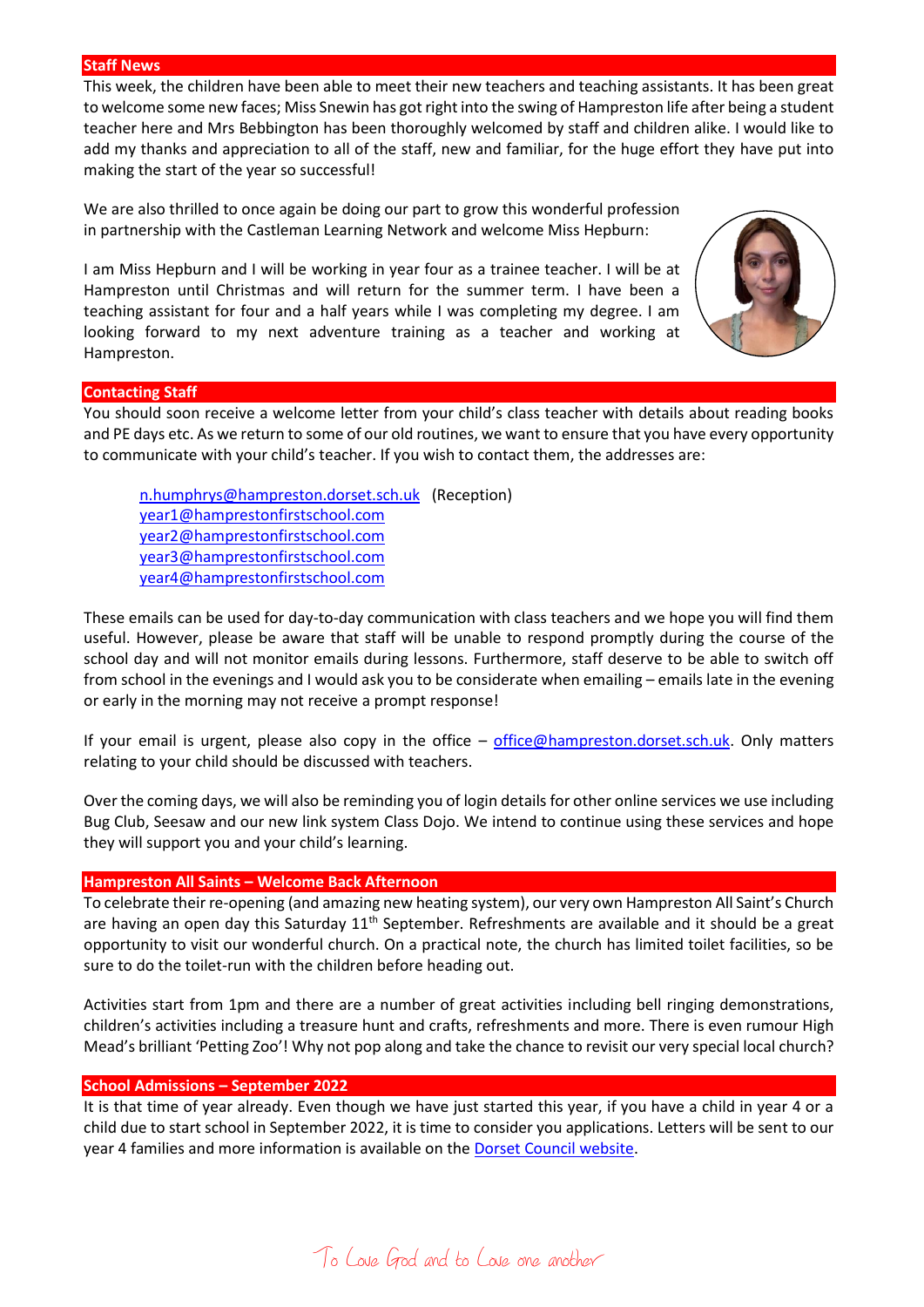### **Parent Governor Election**

The constitution of our governing body includes two parent governors: we currently have one parent governor – Mrs Fookes - and we have one vacancy, which needs to be filled. The Clerk to the Governors has already been contacted by three parents who would like to be considered. Before she organises the election ballot, however, she would like to know if there are any other parents and carers of registered pupils wishing to put their name forward for this role.

All parents and carers are eligible to stand for election, except

- · Persons liable to be detained under the Mental Health Act 1983
- · Undischarged bankrupts
- · Persons recently convicted of a serious offence
- · Persons disqualified under the Company Directors Disqualification Act 1986
- · Persons subject to disqualification as a Charity Trustee
- · Persons whose employment is prohibited or restricted
- · Persons disqualified from being proprietors of independent schools
- · Persons on the DfES List 99 (this is a list of people banned from working with children)

If you would like to put your name forward or would like more information about what being a parent governor entails, please email the Clerk, Deborah Trickett (d.trickett@hampreston.dorset.sch.uk) by  $1<sup>st</sup>$ October 2021.

At the beginning of October, the Clerk will organise a ballot and will invite all nominees to submit a brief factual statement about themselves for circulation with the ballot paper to everyone entitled to vote.

### **Diary Dates**

It is refreshing to be able to put some things in the diary at last. Each newsletter contains an updated diary dates list, so please remember to check there regularly. Obviously, with a little uncertainty ahead, all of these activities and events are subject to whatever the changing coronavirus restrictions may or may not throw at us.

NB. For all Year 4 parents please note that the date for commencement of swimming lessons is Monday 20<sup>th</sup> September.

Yours sincerely,

**Mr. T. Williams Headteacher**

To Love God and to Love one another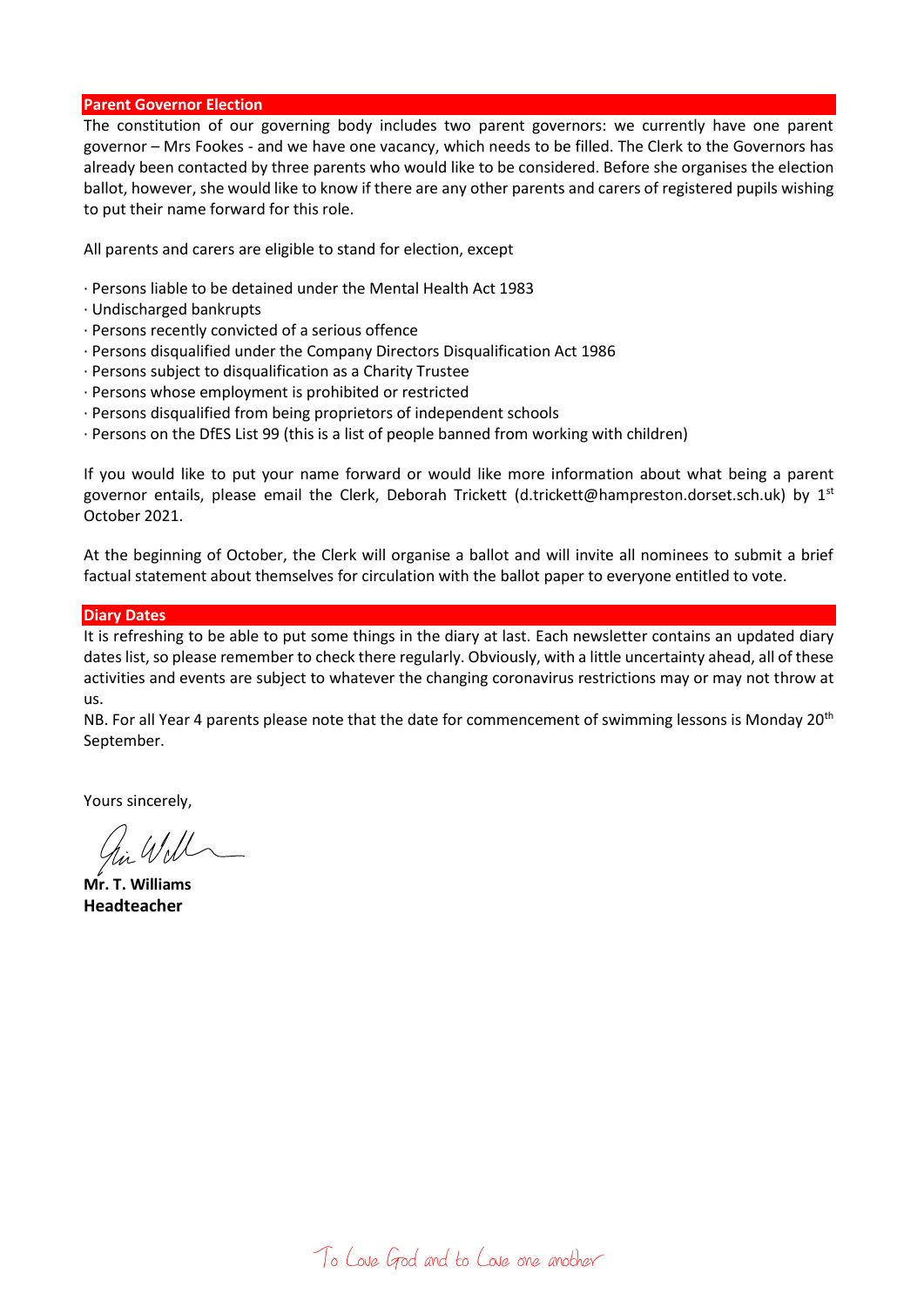# **This Week:**

To help support you at home and to spark conversations about learning, here is what the children have been covering this week.

|                              | <b>English</b>                                                                                                                                                                                                                                                                                                                                                                                 | <b>Mathematics</b>                                                                                                                                                                                                                                                     |
|------------------------------|------------------------------------------------------------------------------------------------------------------------------------------------------------------------------------------------------------------------------------------------------------------------------------------------------------------------------------------------------------------------------------------------|------------------------------------------------------------------------------------------------------------------------------------------------------------------------------------------------------------------------------------------------------------------------|
| Reception                    | This week in Reception Class, we have enjoyed getting to meet and know the children and parents.<br>They have all had a lot of fun and settled into class really quickly. We are looking forward to next<br>week when the children stay for longer sessions and get to have their packed lunches altogether.                                                                                   |                                                                                                                                                                                                                                                                        |
| $\blacktriangleleft$<br>Year | This week in Year 1, we read The Rainbow Fish<br>together. The children showed an excellent<br>understanding of the story; they were able to<br>explain that the rainbow fish felt happier and<br>made friends with others when he shared his<br>scales.                                                                                                                                       | In maths this week, we have been counting<br>together forwards and backwards. The children<br>have made their own foam number number-<br>lines. The children have also impressed me with<br>their number formation this week. What a<br>brilliant start!               |
| $\sim$<br>Year               | The children have settled back in beautifully and<br>are loving being back with their friends. We have<br>been imagining what we would do if we stayed in<br>the school overnight. The children have come up<br>with some creative ideas and I look forward to<br>finding out more about their adventures!                                                                                     | In maths we have made a great start. We have<br>been re-visiting some year 1 work and the<br>children have impressed me with the knowledge<br>and skills they have retained. We will be<br>continuing to develop these skills next week.                               |
| S<br>Year                    | Year 3 have got the new term off to a flying start.<br>Early in the week Mrs Richardson introduced KS2<br>routines and started some work all about a<br>"favourite teacher" what would they be like?<br>Later in the week with Mr Lloyd children wrote<br>some descriptions, taking care to present their<br>work neatly. We also took a 66 word spelling<br>assessment, which was a marathon! | In maths year 3 have worked on place value,<br>reminding themselves of 2-digit numbers and<br>beginning to look at 3-digits. The children have<br>visibly grown since year 2; mentally, physically<br>and emotionally! We look forward to a great<br>year!             |
| Year <sub>4</sub>            | The children have settled back into school life<br>without missing a step. We have had a great<br>week getting to know each other and thinking<br>about how to start this new school year in the<br>most positive way possible. The children have<br>learned about how our brain works and the kind<br>of things that we can do to make it even<br>stronger.                                   | In maths we have been recapping place value<br>this week. The children have got stuck in with<br>partitioning numbers to 1,00; representing them<br>in different ways; ordering them on a number<br>line and showing 100,10 and 1 more or less than<br>a given number. |